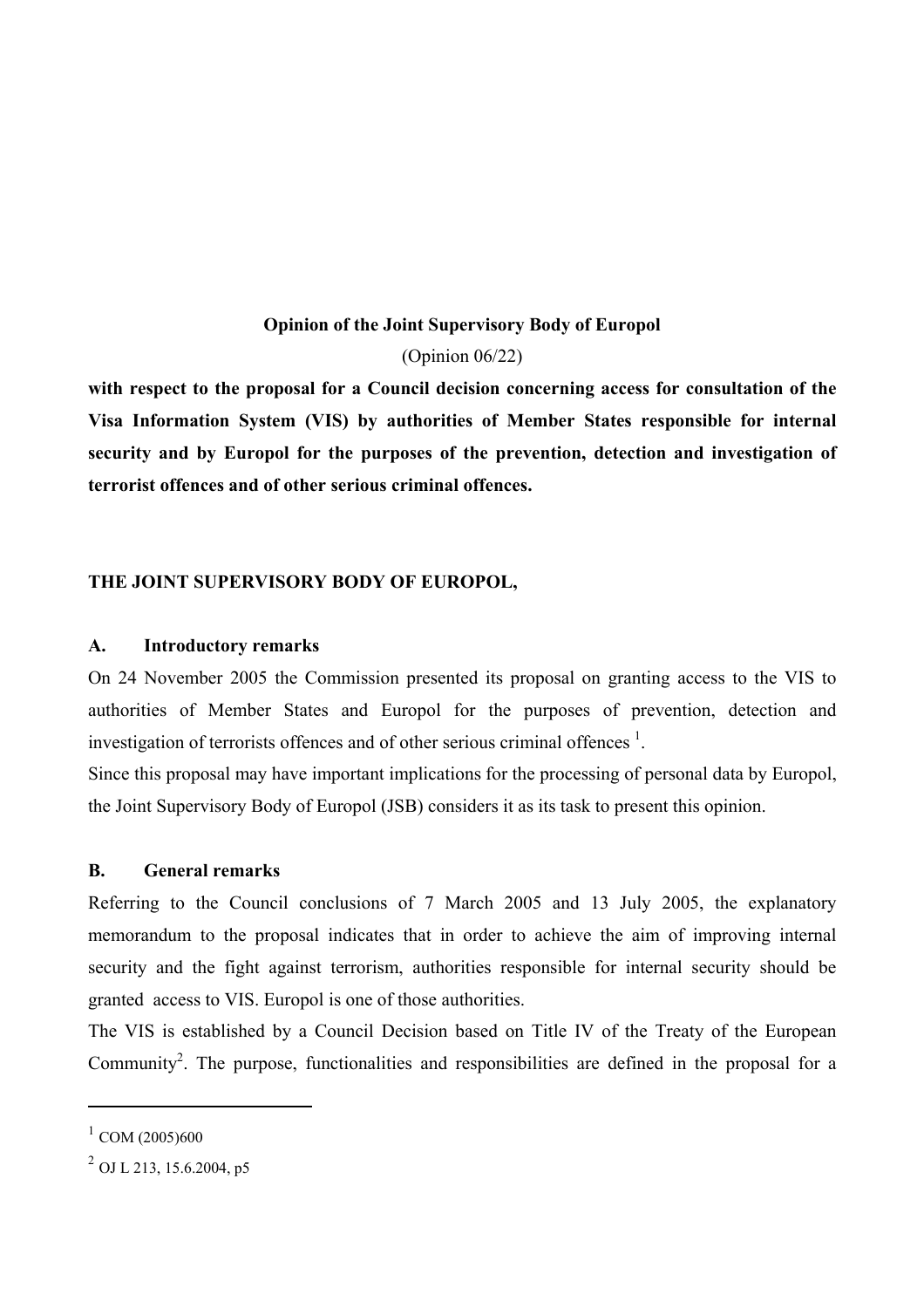Regulation of the European Parliament and of the Council<sup>[3](#page-1-0)</sup>. This proposal indicates that the VIS is established to facilitate the exchange of data between Member States on applications for short stay visas and on the decisions taken thereto. It is not established as an information system for law enforcement authorities.

The present proposal for a Council Decision allows law enforcement authorities and Europol access and use of the VIS data for other purposes than for which these data were collected and processed, thus implying an exception to the purpose limitation principle.

Such an exception could be justified under certain conditions: no routine access, access limited to specific cases or in the case of Europol to a specific task, and furthermore sufficiently safeguarding control of the use of this access. The exception of the purpose limitation principle should furthermore be proportionate and substantially contributing to the purpose of the exception. Only than, an exception to the principle of purpose limitation may be justified. The JSB notes with satisfaction that Recital 7 mentions that routine access should not be allowed. Access is only allowed in specific cases. Chapter 2 of the Explanatory Memorandum also refers to a case-by-case access.

# **C. Specific Remarks**

The proposed Council Decision contains specific conditions that have to be fulfilled (Article 5 (1) points a-d) before access to a limited set of data (Article 5(2)) is allowed. Access is limited to when necessary in a specific case and when there are reasonable grounds, based on factual indications, to consider that consultation of VIS data will contribute to the prevention, detection or investigation of any of the criminal offences in question. Control on access is foreseen by introducing the administration of the reasons for request and the recording of all data processing operations (Article 10).

However, these conditions only apply to Member States authorities responsible for internal security. The access for Europol is not subjected to these conditions. Europol may access the VIS within the limits of its mandate and when necessary for the performance of its task pursuant Article 3(1), point 2, of the Europol Convention and for the purposes of a specific analysis file.

As already stated, the proposed Council Decision introduces an exception to the purpose limitation principle of the VIS and should therefore have a limited character. Since the task of Article 3(1), point 2, of the Europol Convention refers in general terms to obtaining, collating and analysing of

<span id="page-1-0"></span><sup>3</sup> COM (2004) 835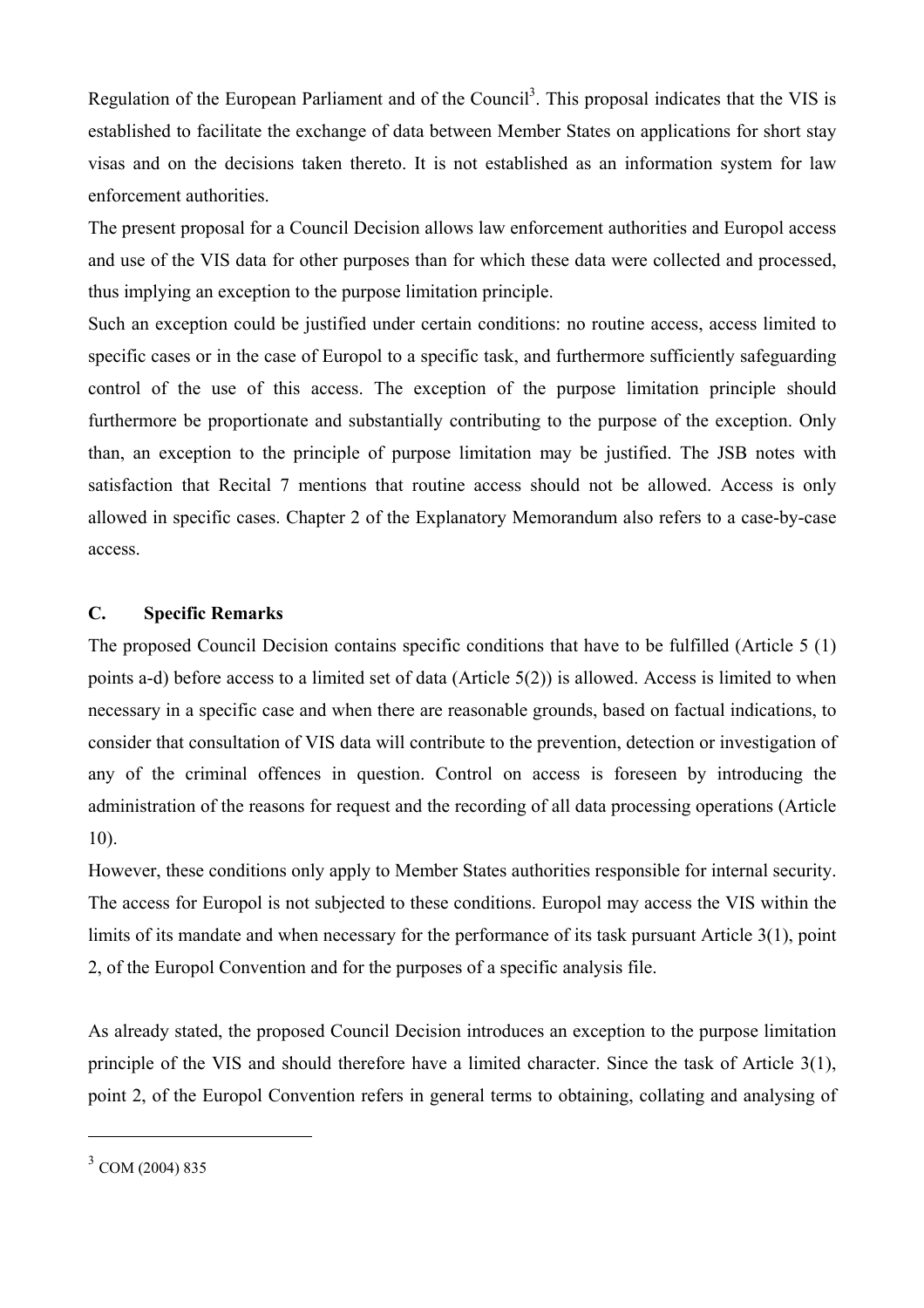information and intelligence by Europol, and in view of Europol's general objective, the JSB wonders how the limitation of the VIS access to a specific case as referred to in Recital 7 can be safeguarded.

It should be noted that although Member States authorities responsible for internal security including the fight against crime and Europol have the same general task: the fight against terrorism and serious forms of international crime with an organized criminal structure, their objectives are different. Where the work of Member States authorities will be focussed on specific cases, Europol's objective is more general and focuses on the improvement of the effectiveness and cooperation of competent authorities in Member States.

The proposed Council Decision apparently introduces a new policy concerning a specific element of Europol's task: the obtaining of information. Although this might be related to specific cases (for example in a specific analysis project), the simple reference to Europol's general tasks also includes obtaining information for the general objective of Europol to improve effectiveness of Member States authorities. This last aspect is not necessarily limited to Europol's task in a specific case but may also refer to enhancing the general information position of Europol or improving the quality of Europol's data. Without specific conditions applicable to Europol's access, this access will in practice not be limited in such a way that it justifies the exception of the purpose limitation.

What is also striking is the difference between the present proposal and the proposed Council Decision establishing the second generation Schengen Information System<sup>4</sup>. The latter proposal introduces access for Europol to some of the SIS data, but limits that access to a view access. The present proposal does not limit the access to viewing alone.

The JSB furthermore notes that the Council is initiating a discussion on the new legal basis of Europol and how to increase the effectiveness of Europol. The operational role of Europol and the data collection will no doubt be subject of that discussion.

The JSB acknowledges that Europol may have a need to access the VIS data, but this should be well defined, limited to specific cases or circumstances and embedded in a transparent policy on Europol's operational role, including the use of other sources of personal data outside Europol. The introduction of Europol's access to the VIS data by just referring to the general task of Europol and

<span id="page-2-0"></span> $4$  COM(2005) 230